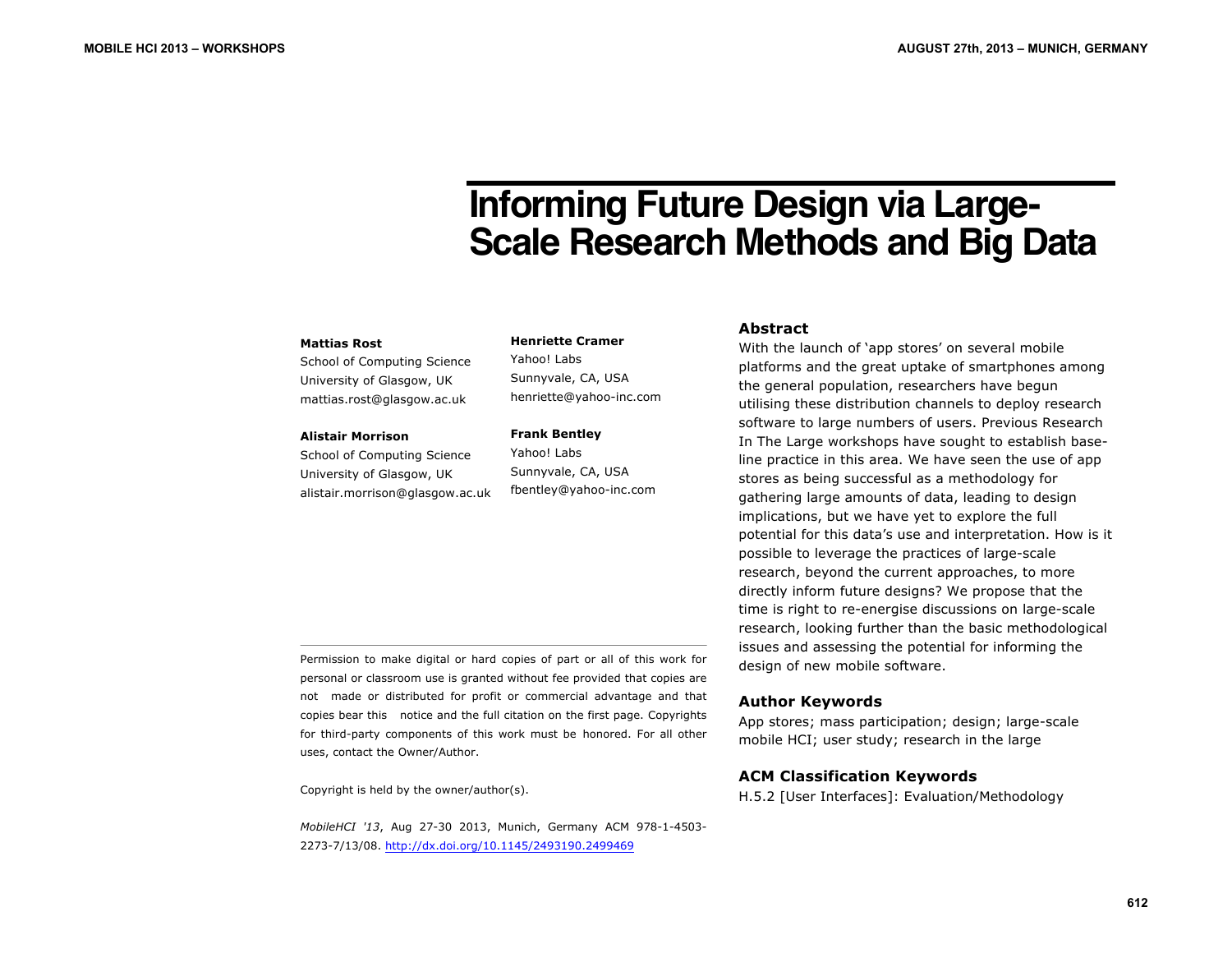## **Introduction**

In recent years, smartphones have become popular among the general population, now accounting for over half of all phone purchases in the US. The fact that people carry and use mobile devices with advanced sensors in everyday life, coupled with the 'app store' method of simple software distribution, means that researchers are now able to deploy advanced mobile software to very large numbers of users in ways not previously possible. A research community has been established, based around three previous Research in the Large workshops [10], which have brought together researchers from academia and industry who were interested in exploring the opportunities of app stores and establishing a best practice of how research utilising these large-scale methods should be conducted.

These opportunities have been embraced by researchers in many successful ways. The potential benefits and challenges have been explored, and new methodological practices have started to emerge, as shared experience within the community has developed. There is now a corpus of literature for new researchers in the area to review to gain insights into which practices might work (and which might not), covering areas such as recruitment, data capture, analysis techniques and ethical responsibilities.

Researchers working in this area have followed a number of different paths. In adopting the strategies of large-scale research, researchers have managed to collect data on usability and human factors in design in previously unprecedented volume [7]. Other research has studied use of the distribution stores themselves, collecting data about app install behaviour and people's use of their phones [6]. Combining mass participation trials with simultaneously conducted smaller scale trials to gain qualitative insights about phenomena seen in the data has also proven successful [9].

Having identified the challenges, developed strategies for dealing with them, and established the beginnings of a community consensus on the best practices for conducting research using app stores, we are now in a position to step back and consider what more we might learn through these methods. A major goal of HCI as a field is to inform the future designs of interactive technology. Exactly what role does this burgeoning trial methodology have towards this goal? In what ways can research conducted through app stores and other means of wide distribution directly inform design?

While many previous publications in this area have helped us find trends in user behaviour, and issues surrounding long-term use, fewer reported studies in the literature seem to discuss closing the design cycle to inform future designs. While large corporations use well-known methods to iterate their own services (e.g. data-driven design and A/B testing), they generally only contribute to improving their own existing services. Although the usage data and means of understanding the data seem readily available, what we are missing in research around mobile services and mobile technology is a discussion of methodologies for using large-scale deployments and data collection in informing future designs.

## **Design methods**

HCI is a research field that engages with design in several ways [4], bringing new artefacts to life and understanding people interacting with technologies.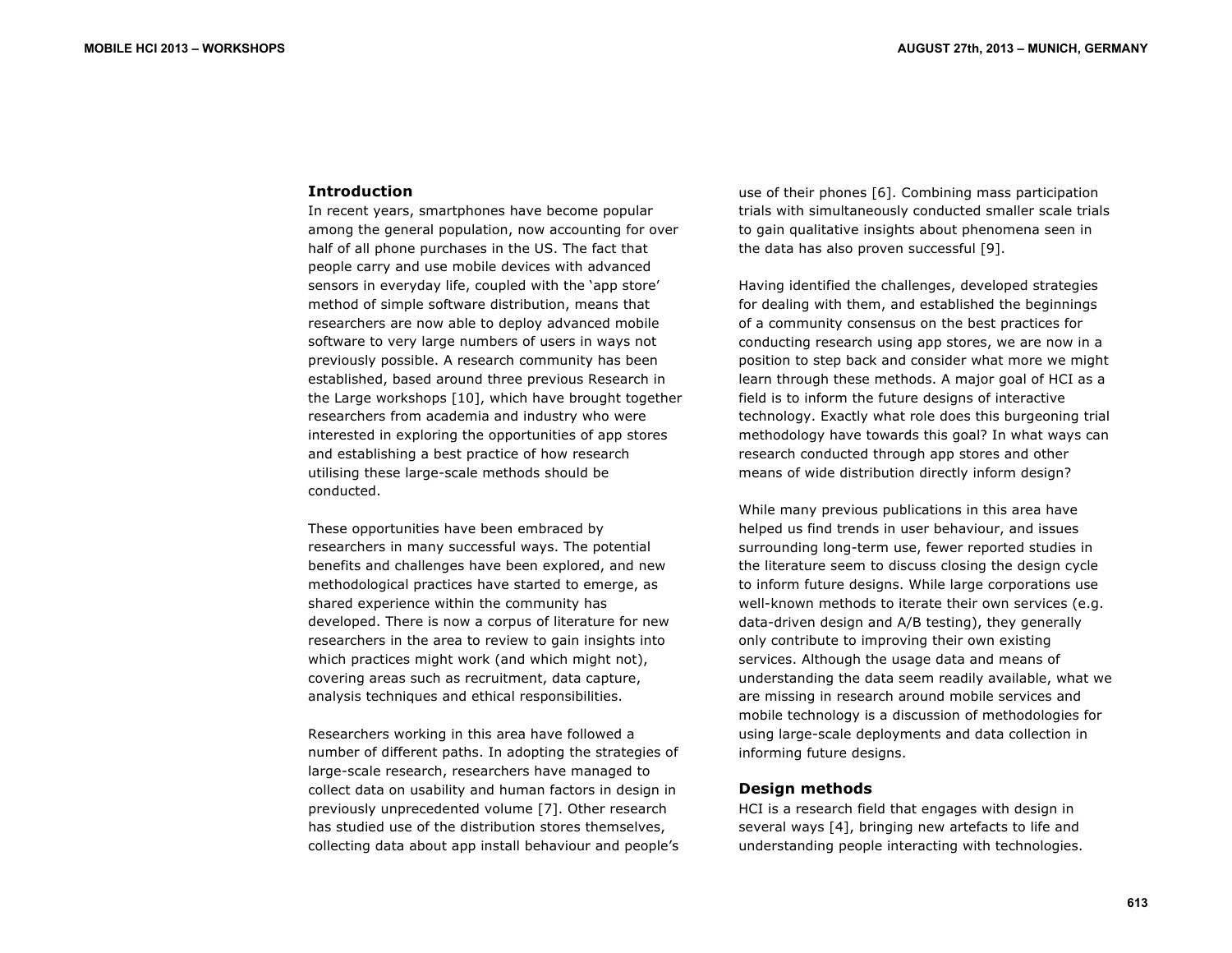Many methods exist to inform such new designs, and the field constantly evolves, with new or improved design methodologies proposed every year.

However, we should be careful when we talk about these as design methods, as in methods for designing – solving a specified design problem. Many methods in HCI are more targeted towards *informing* new designs, rather than *to design*. This is to say that rather than providing tools on answering the question of *how to build a system that solves a problem*, they offer tools to *inspire new ideas*. For example, ethnography allow us to look at both existing practices, and how new practices develop in use of new technologies. The initial purpose of applying such methods to HCI was not only to develop implications for design [3], but also to inspire and inform new designs and ideas. Probes and related techniques are not meant to be used in evaluation of systems or even to develop implications for design, but rather to inspire and give designers and researchers new ideas [5].

While we have seen how the use of app stores and large-scale HCI trials can be successful for evaluating technologies, can such research also be successful in informing new designs?

Much of the research performed so far using large-scale mobile HCI methods can be seen as providing *implications* for design. We propose to concentrate on another use of large-scale methodologies, less established in the literature, and perhaps with a slight difference in methodology and approach to both research practice and data: the use of large-scale deployment and data-collection techniques to *inform* design. For instance, discovering usage patters through

analysis of log data from a large amount of users can prove useful in inferring how a design is appropriated in actual use. This in turn can lead to new ideas for designs – or cause an immediate redesign of the currently 'running' trial, directly pushed to users.

Practices of this type are currently adopted in industry, and examples have begun to appear in HCI literature. We hope that this workshop will be a place for those designing from large-scale data to share best practices and learn from each other's approaches. Examples of this type of work from the organisers include Health Mashups [2], StoryPlace.me [1] and the Hungry Yoshi iOS game [8]. In each of these projects, data from a running trial was used to iterate on the design of the system and in some cases create entirely new systems based on data obtained from previous deployments.

## **The Workshop**

This workshop aims to discuss and develop ideas on how mass participation trials, large-scale usage data, and service distribution can be leveraged and contribute to new ways of informing design. We want to bring together people from a wide array of disciplines who have experience with studies of technology in everyday contexts, mass participation trials, and designing mobile technologies.

Issues we want to discuss include, but are not limited to:

- Suitable methods for involving users in the design process
- Large-scale methods of requirements gathering
- Methods of analysis of aggregated data, so it can inform design